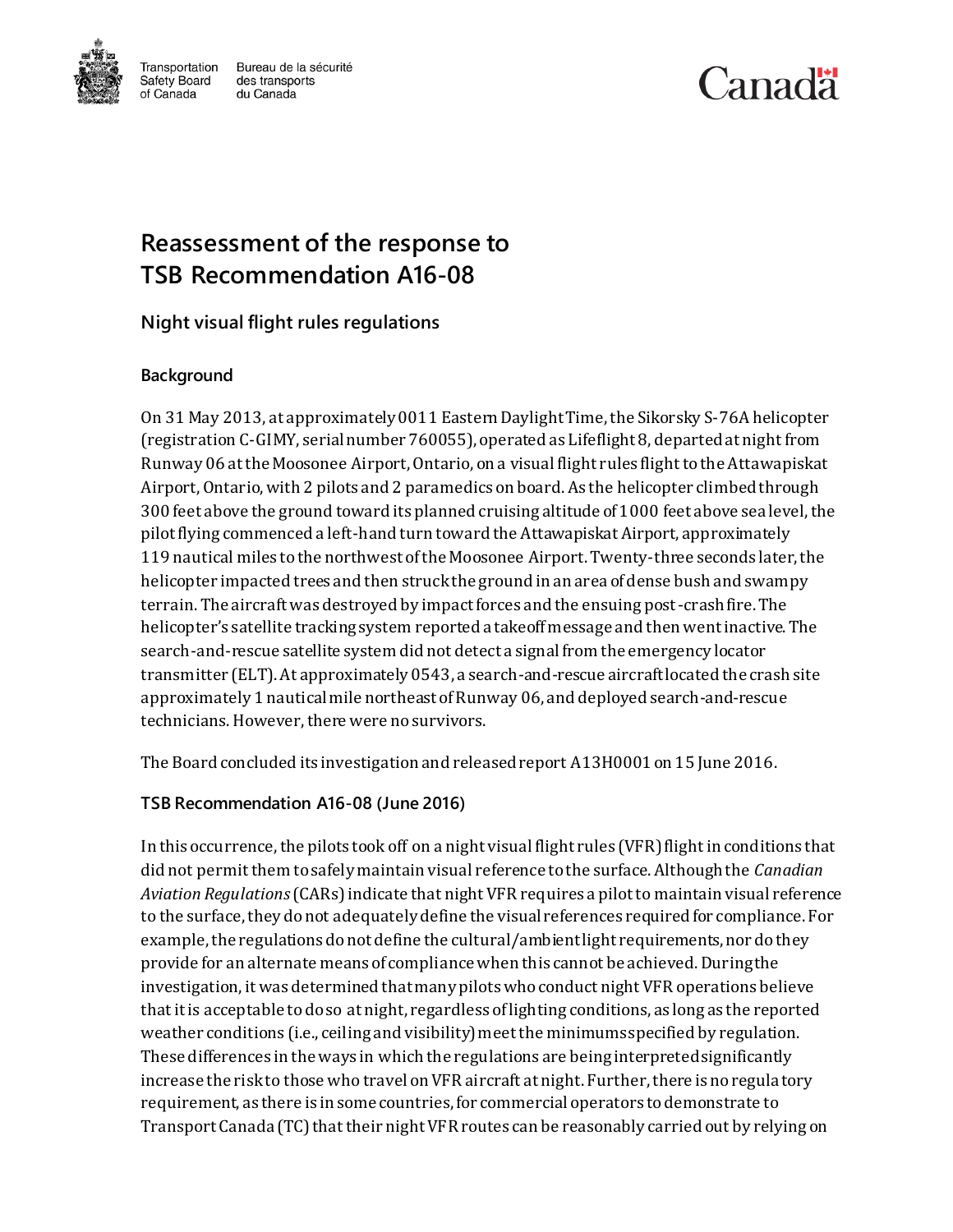cultural or ambient lighting, or by alternative means such as night vision goggles (NVG), before they receive TC approval of their night VFR routes.

Night VFR flights are routinely conducted across Canada. In heavily populated areas, it may be easy for pilots to maintain visual reference to the surface using cultural lighting. However, flights are often conducted in remote locations of Canada, where there may be little to no cultural lighting available to help pilots maintain visual reference to the surface without some type of alternative means, such as NVGs. The risks associated with conducting night VFR operations in conditions where pilots are unable to maintain visual reference to the surface are well documented in TSB investigation reports. In a TC study, the regulator identified a number of instances in which flights were conducted under the auspices of night VFR, but with inadequate cues to maintain reference to the surface. Strong evidence therefore exists to suggest that the current night VFR regulations should be re-examined and amended to clearly establish the conditions required to meet the intent of the regulation. For example, in the United States, the *Federal Aviation Regulations*(FARs) state that no person shall operate a helicopter under VFR at night unless that person has "visual surface light reference, sufficient to safely control the helicopter."

Without clearly defined night VFR requirements that establish unaided visual reference/lighting considerations or alternative means of maintaining visual reference to the surface (i.e., night-vision imaging systems), it is highly likely that accidents such as this one will continue to occur:

Therefore, the Board recommended that

the Department of Transport amend the regulations to clearly define the visual references (including lighting considerations and/or alternate means) required to reduce the risks associated with night visual flight rules flight.

**TSB RecommendationA16-08**

#### **Transport Canada's response to Recommendation A16-08 (September 2016)**

Transport Canada agrees with this recommendation.

TC will address this recommendation in two steps; first with safety promotion and education activities as early as fall 2016; and secondly, by initiating a regulatory amendment project in 2017 including consultation with our key stakeholders. Safety promotion and education will leverage TC's recently published Advisory Circular No. 603-001 —*Use of Night Vision Imaging Systems*.

# **TSB assessment of Transport Canada's response to Recommendation A16-08 (December 2016)**

In its response, TC indicated that it will take a two-fold approach to address this recommendation to reduce the risks associated with night visual flight rules flights. In the short term, TC will conduct safety promotion/education activities, which will be followed in 2017 by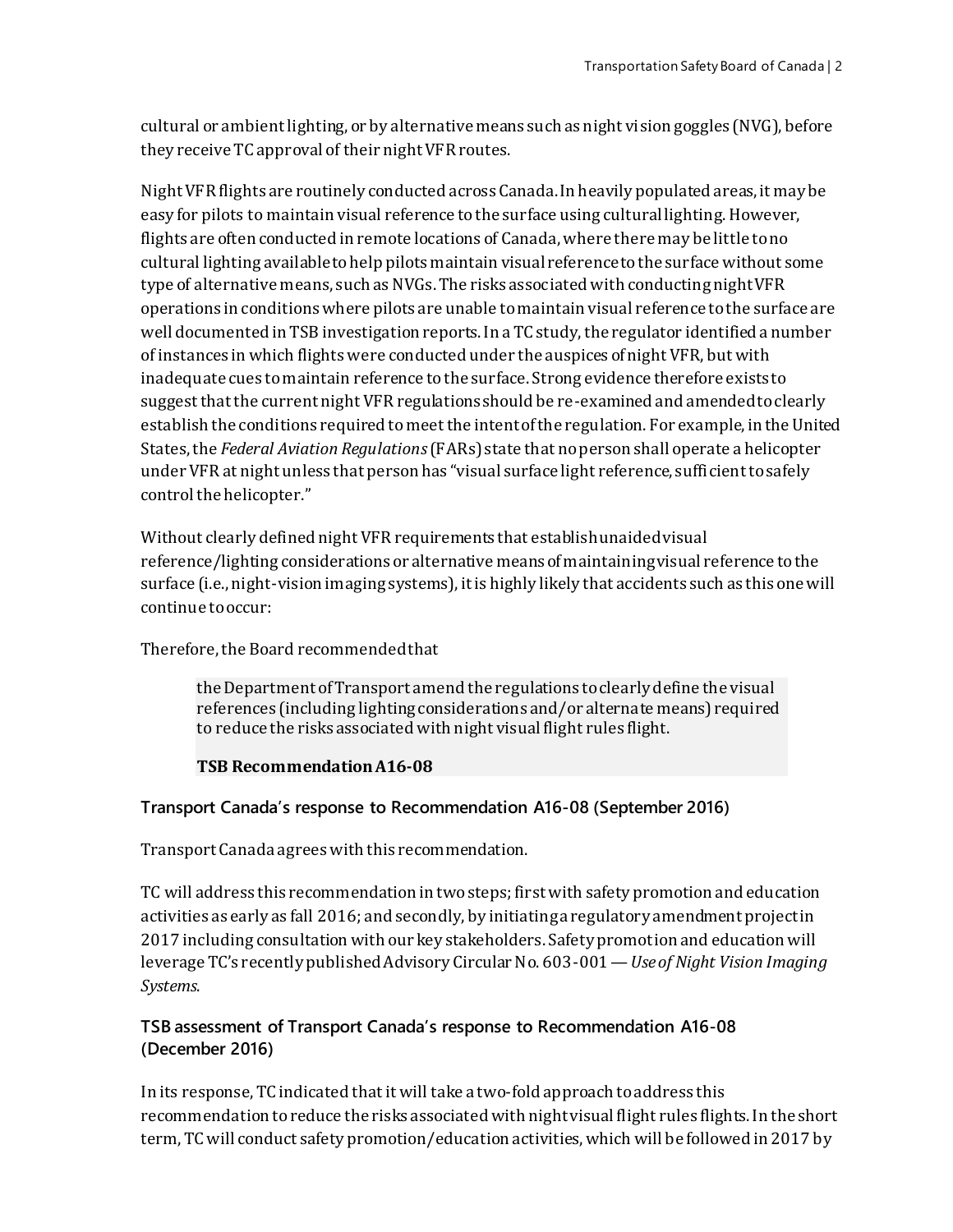a regulatory amendment project. The Board is pleased that TC is taking action to address this safety deficiency.

However, until specific details about the proposed regulatory changes are fully known, the TSB cannot evaluate if these actions will fully address the safety deficiency associated with visual flight rules flights.

Therefore, the response to Recommendation A16-08 is assessed as **Satisfactory Intent**.

#### **Transport Canada's response to Recommendation A16-08 (March 2019)**

TC agrees with the recommendation and has created an internal Working Group that is working toward addressing the recommendation.

The first phase of work to address this recommendation involved a pilot project to further evaluate and develop appropriate conditions for the use of Night Vision Imaging Systems for night VFR operations. As a result of the data collected during the pilot project, a new Special Authorization (SA) and associated Advisory Circular (AC) for Night Vision Imaging Systems (NVIS) Operations will replace Ops Spec 603 for NVIS. The AC has been drafted and has been sent out for consultation. A copy of the email and draft AC is attached in Annex 1. TC is currently reviewing the comments received as part of the consultation process. Publication of the AC and availability of the new Special Authorization is being planned for the end of June 2019.

The revised Special Authorization Advisory Circular for Night Vision Imaging Systems requirements for night VFR expands on current definitions and introduces new definitions regarding VFR. The SA introduces language such as "Discernible Horizon" and "Black Hole Effect", and expands the current definition of VFR to include the following wording "...*has sufficient visual cues to see water, terrain and ground objects and provides a discernible horizon where these visual cues allow the flight to operate safely in accordance with CARs Part VI and VII requirements for NVFR*."

Going forward, regulatory development is underway. A separate notice of proposed amendment is anticipated to be released for public consultation in 2019 that will also respond to TSB recommendations.

#### **TSB reassessment of Transport Canada's response to Recommendation A16-08 (May 2019)**

To date, the following actions have been taken by Transport Canada (TC) to address the safety deficiency identified in Recommendation A16-08, regarding a clear definition of the visual references required to reduce the risks associated with night visual flight rules (VFR) flight:

- A pilot project was carried out to evaluate and develop appropriate conditions for the use of Night Vision Imaging Systems for night VFR operations; and
- A proposed Special Authorization (SA) and associated Advisory Circular (AC) have been drafted and sent out for consultation. These documents expand on current definitions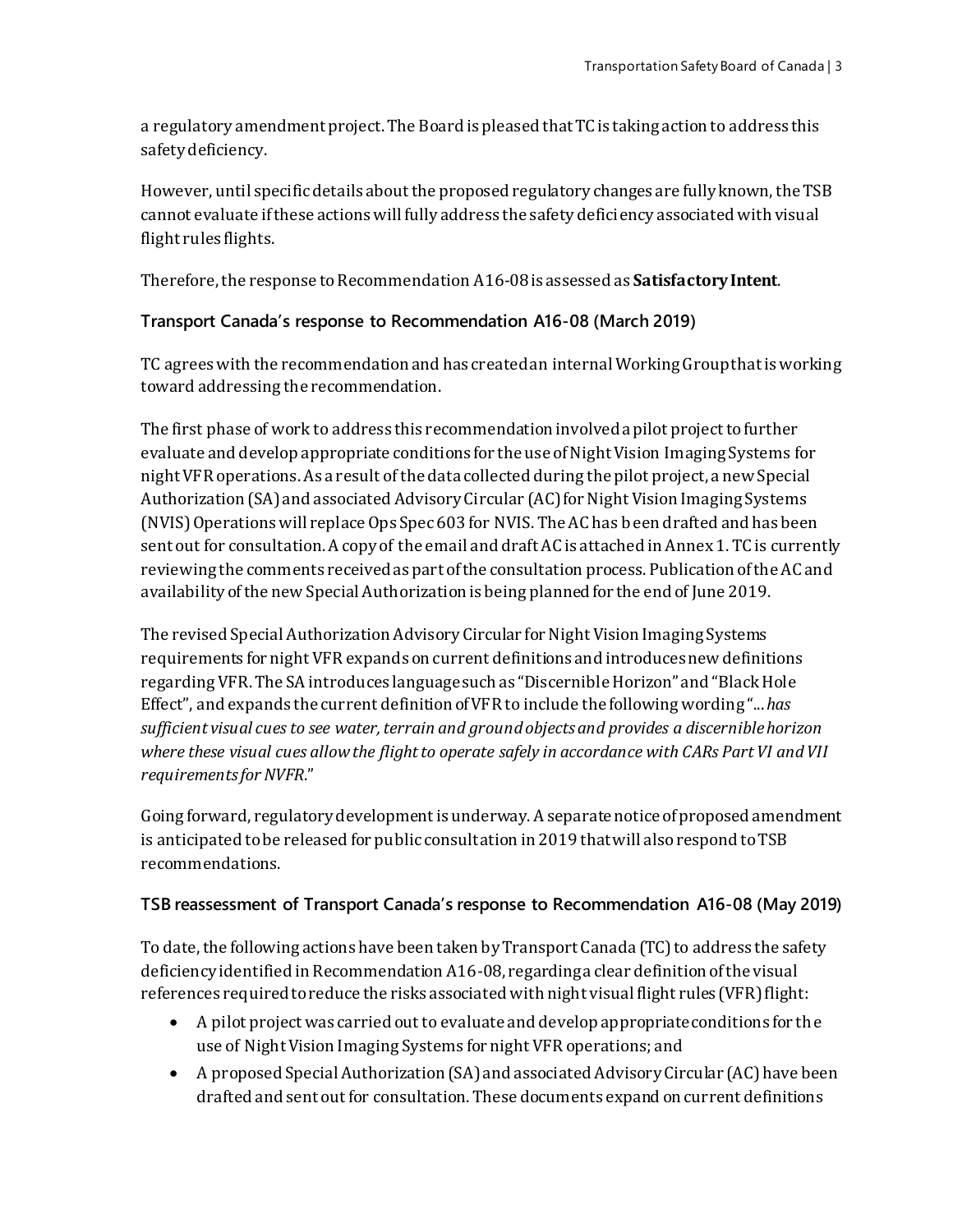and introduce new definitions regarding VFR. TC plans on having these documents approved and published by the end of June 2019.

In addition, TC indicated, as it did previously in 2016, that regulatory development is currently underway. In its latest response, TC anticipates that the proposed amendments to the *Canadian Aviation Regulations*will be released for public consultation in 2019.

The Board is encouraged by TC's efforts to address Recommendation A16-08. The SA and AC enhance current definitions and introduce new definitions regarding VFR. However, as the regulatory development is currently underway, no details of the proposed amendments are yet available. Until the regulations are finalized, the Board is unable to determine to what extent these actions will address the safety deficiency identified in Recommendation A16-08.

Therefore, Transport Canada's response to Recommendation A16-08 remains as **Satisfactory Intent**.

# **Transport Canada's response to Recommendation A16-08 (December 2019)**

TC agrees with the recommendation.

TC will publish an updated version of Advisory Circular (AC) 603-001<sup>1</sup> that will introduce the Special Authorization for Night Vision Imaging System (NVIS) by the end of 2019. It includes the new language that will form the basis of the NPA to night visual flight rules (VFR) requirements and condition for NVIS operations.

To further mitigate the risks associated with night VFR flight, TC is in the process of drafting two NPAs that will lead to updating the night VFR requirements and propose changes that would require 2 levels of night rating.

Given the scope of the work, these two NPA packages are expected to be completed by mid-2021.

In the meantime, TC continues to take action to mitigate the risks associated with night VFR flight through pilot education and awareness. In addition to the update to AC 603-001 already described, TC has published several articles in recent *Aviation Safety Letter* highlighting issues associated with night VFR:

1. In 2017, an article provided a review of TSB Final Report A1500188 - Collison with terrain at Night - Cessna 182H;<sup>2</sup> and

<sup>1</sup> Transport Canada (2019), Advisory Circular 603-001 – Issue 04 – Special Authorization for Night Vision Imaging Systems Operations. RDIMS-#12633781-ADVISORY CIRCULAR 603-001 ISSUE 4 SPECIAL AUTHORIZATION FOR NVIS.

<sup>2</sup> Transport Canada (2017), TP185E Issue 4/2017. Available at : https://www.tc.gc.ca/media/documents/capublications/ASL\_4\_2017E.pdf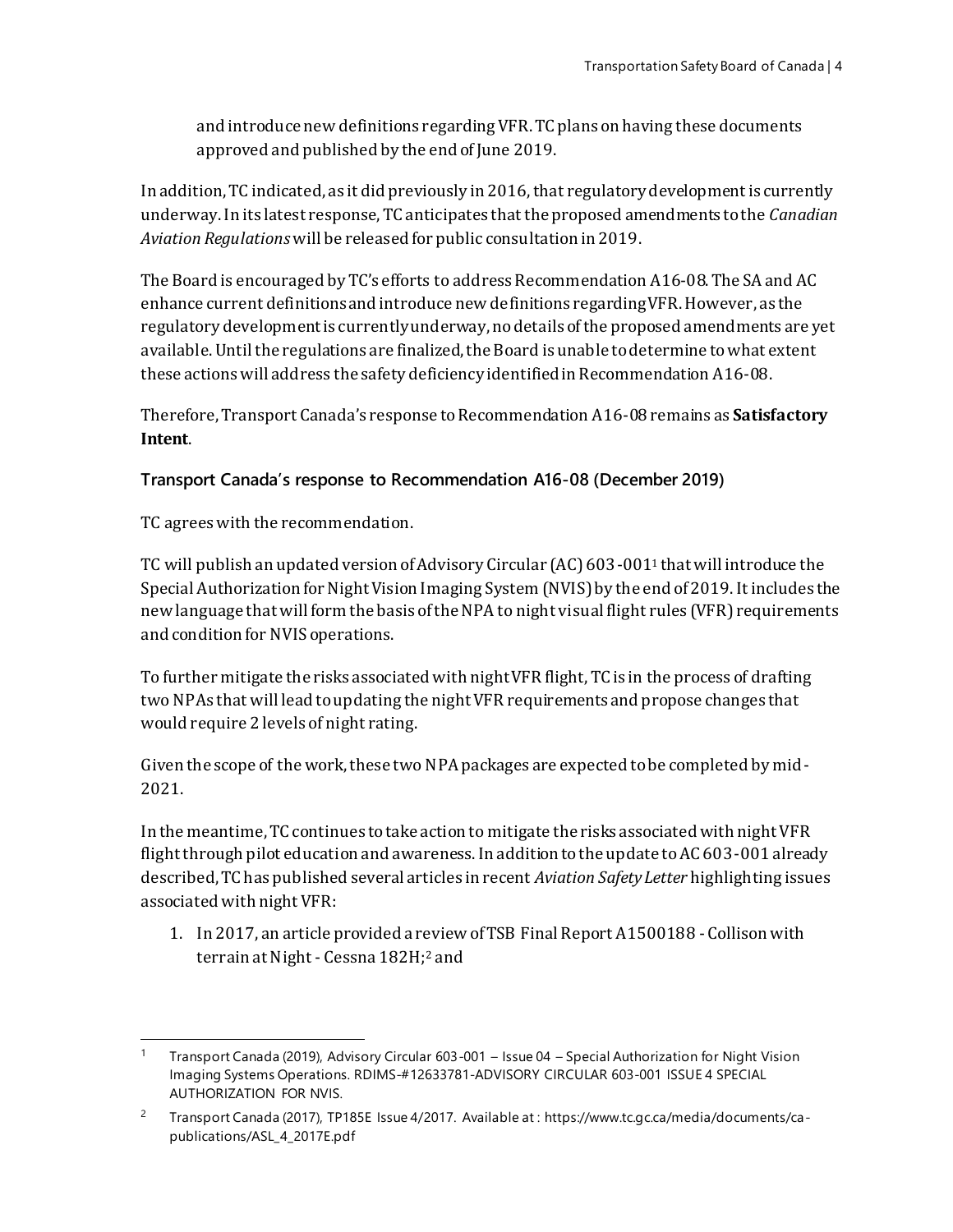2. In 2019, an article was published to remind pilot of certain Night Flying Tips. <sup>3</sup>

# **TSB reassessment of Transport Canada's response to Recommendation A16-08 (February 2021)**

In its response, Transport Canada (TC) indicated that it agrees with Recommendation A16-08. To address the safety deficiency identified in Recommendation A16-08,

- TC published an updated version of Advisory Circular (AC) 603-001 Special Authorization for Night Vision Imaging Systems.
- TC is developing 2 Notices of Proposed Amendments (NPAs): one to update the night visual flight rules (VFR) requirements and a second one to propose a requirement for 2 levels of night rating. The expected completion date for the NPAs is mid-2021.

In addition to the above noted steps, TC has published articles in 2017 and 2019 in the *Aviation Safety Letter* to educate pilots and to raise awareness of the risks associated with the safety deficiency associated with Recommendation A16-08.

When fully implemented, TC's proposed regulatory changes should substantially reduce or eliminate the safety deficiency associated with Recommendation A16-08. However, until regulations that clearly define the visual references required to reduce the risks associated with night VFR flight come into effect, the risks to transportation safety remain.

Therefore, the response to Recommendation A16-08 is assessed as **Satisfactory Intent**.

# **Transport Canada's response to Recommendation A16-08 (September 2021)**

Transport Canada (TC) agrees with the recommendation.

Since its publication in June 2016, TC has been taking steps to raise awareness of the hazards associated with night visual flight rules (VFR) flight while pursuing changes to the regulations by publishing several articles in Aviation Safety Letter highlighting issues associated with night VFR:

- In 2017, an Aviation Safety Letter article (TP185E Issue 4/20174) provided a review of TSB Final Report A15O0188 - Collision with terrain at Night - Cessna 182H; and,
- In 2019, an Aviation Safety Letter article (TP185E Issue 1/2019<sup>5</sup>) was published to remind pilots of certain Night Flying Tips.

<sup>3</sup> Transport Canada (2019), TP185E Issue 1/2019. Available at : https://www.tc.gc.ca/media/documents/capublications/ASL\_01-2019\_EN\_new.pdf

<sup>4</sup> Transport Canada (2017). Aviation Safety Letter (TP185E – Issue 4/2017) - *Review of TSB Final Report A1500188 - Collision with terrain at Night - Cessna182H* - Available at: https://tc.canada.ca/sites/default/files/migrated/asl\_4\_2017e.pdf

<sup>5</sup> Transport Canada (2019). Aviation Safety Letter (TP185E – Issue 1/2019) – *Night Flying Tips*. Available at: https://tc.canada.ca/sites/default/files/migrated/asl\_01\_2019\_en\_new.pdf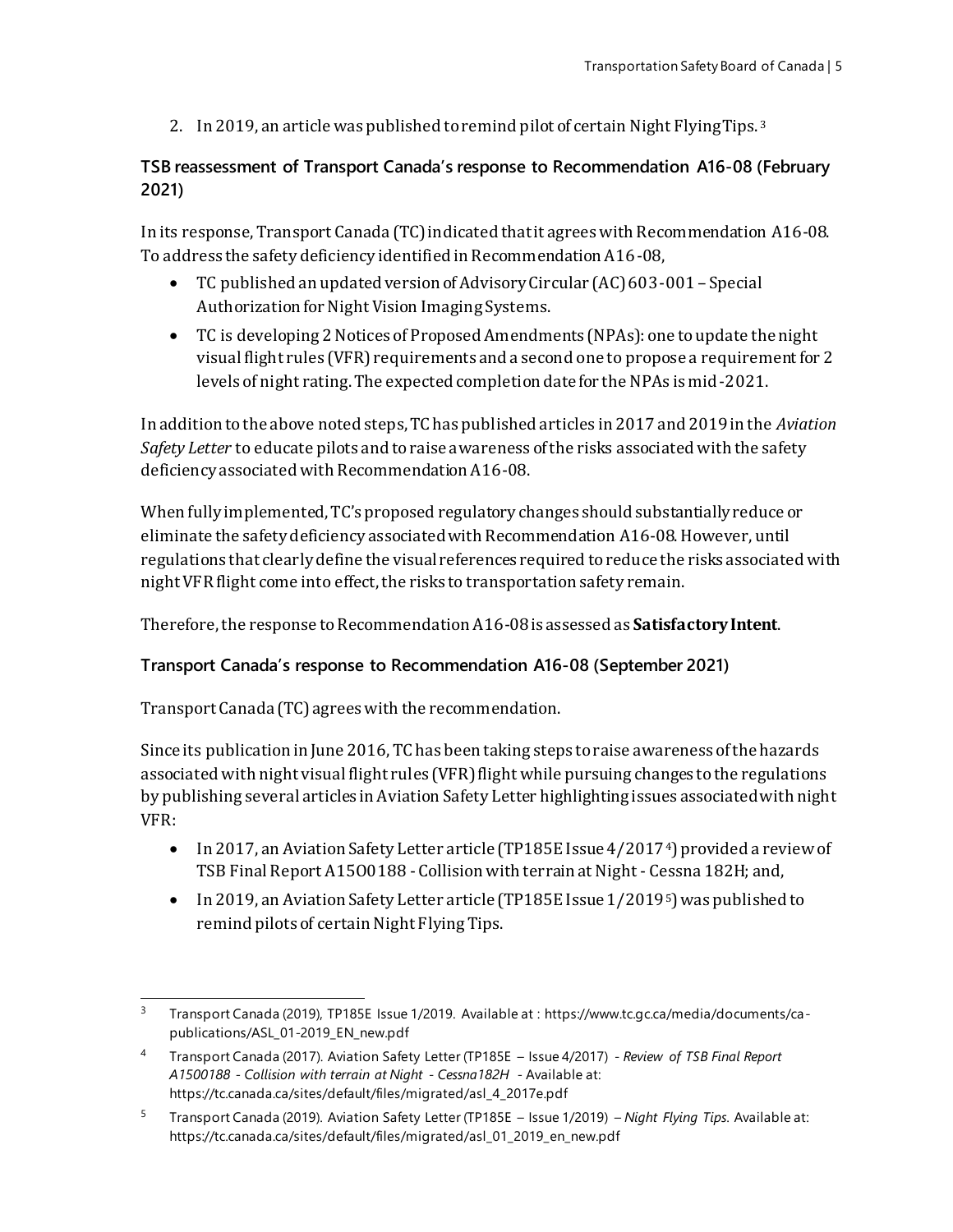In TC's December 2019 update, the Department committed to:

- Publish an updated version of Advisory Circular (AC) 600-001 that will introduce the Special Authorization for Night Vision Imaging System (NVIS); and,
- Draft two Notices of Proposed Amendments (NPA) that will lead to updating the night VFR requirements and propose changes that would require 2 levels of night ratings.

Since the previous update, and resulting from the work done by the Night VFR Working Group created in 2016, TC published on March 31st, 2021 an updated version of Advisory Circular (AC) 603-001 introducing the Special Authorization for Night Vision Imaging System (NVIS). <sup>6</sup> It includes the new language that will form the basis of the NPA to night visual flight rules (VFR) requirements and conditions for NVIS operations.

Also, NPA 2021-007- *Minimum Visual Meteorological Conditions for VFR Flight - Sections 602.114 and 602.115 of the Canadian Aviation Regulations*7was published for consultation on the Canada Aviation Regulation Advisory Council (CARAC) website on May 14, 2021. It is anticipated that comments on this NPA may lead to several other NPAs addressing related issues with Part IV Licencing and Currency requirements, Part VI Aircraft Equipment Requirements, Part VII Instrument Rating requirements and associated training and checking currency. It is anticipated there may be several other NPAs required. As NPA 007-2021 goes for the final draft of the regulation, TC will concurrently draft the other NPAs and work to get those out via the CARAC process for consultation.

The target timelines for stakeholders' consultation for the NPA amending Part VI of the *Canadian Aviation Regulations*(CARs) was from May 1st to June 25th 2021 and for the NPA amending Part I, IV and VII of the CARs was from July  $15<sup>th</sup>$  to August  $15<sup>th</sup> 2021$ . It is anticipated that the NPAs will be published in *Canada Gazette*Part 1 in June 2022.

# **TSB reassessment of Transport Canada's response to Recommendation A16-08 (March 2022)**

In its response, Transport Canada (TC) reiterated that it agrees with Recommendation A16-08. Since its last update, TC has taken the following additional actions to address the safety deficiency identified in the recommendation:

• On 31 March 2020, TC published an updated version of Advisory Circular (AC) 603-001 – *Special Authorization for Night Vision Imaging Systems Operations*. This AC includes the new language that will form the basis of the Notice of Proposed Amendment(NPA) to

<sup>6</sup> Transport Canada (2020). Advisory Circular (AC) No. 603-001- *Special Authorization for Night Vision Imaging Systems Operations*. Available at: https://tc.canada.ca/en/aviation/reference-centre/advisorycirculars/advisory-circular-ac-no-603-001

<sup>7</sup> Transport Canada (2021). NPA 2021-007 - *Minimum Visual Meteorological Conditions for VFR Flight -Sections 602.114 and 602.115 of the CARs*. Available on the CARAC website at: https://tc.canada.ca/en/corporateservices/acts-regulations/list-regulations/canadian-aviation-regulations-sor-96-433/canadian-aviationregulation-advisory-council-carac